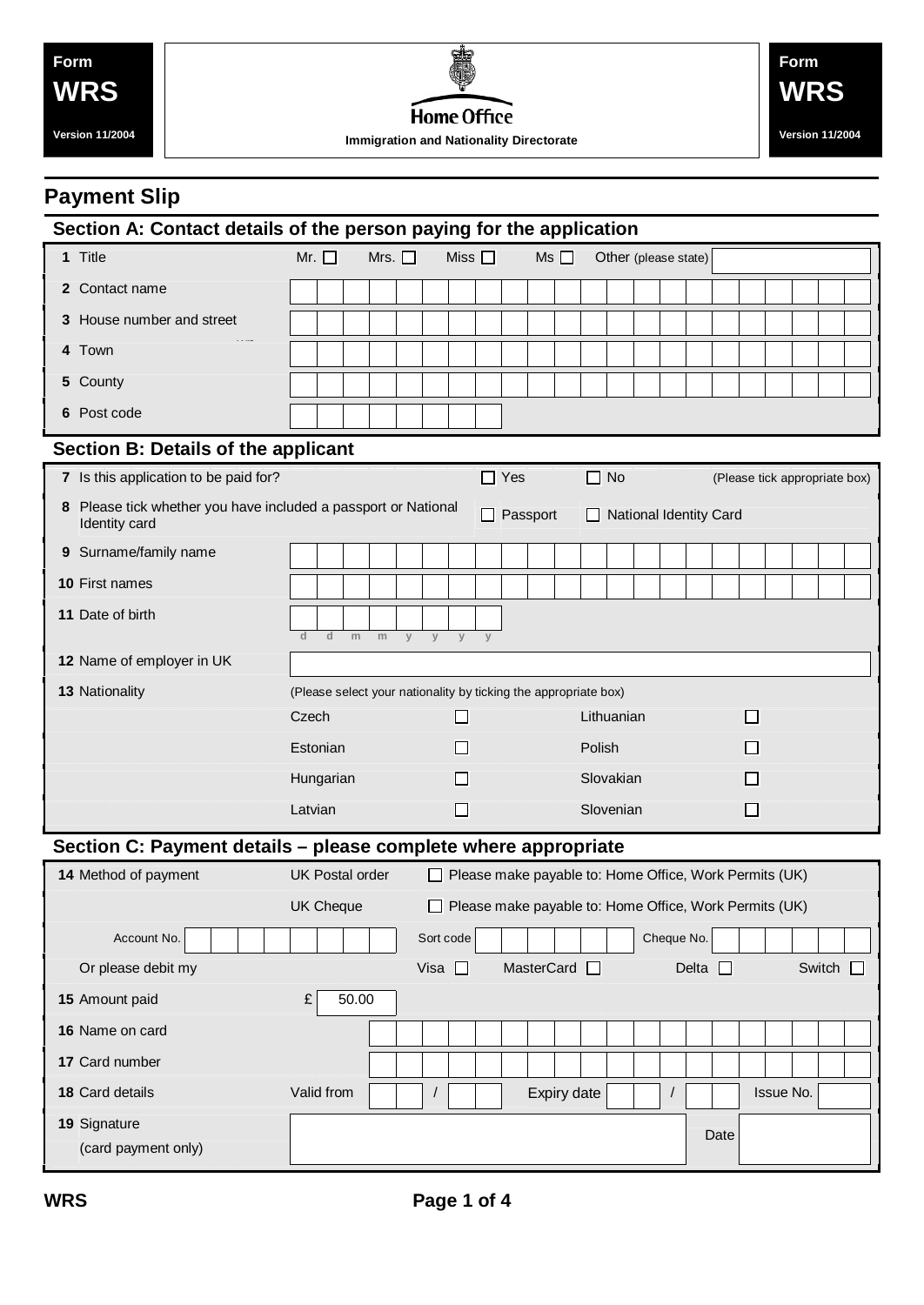**Version 11/2004**



# Home Office

**Immigration and Nationality Directorate** 



### **This form is for use for applications made between 1st November 2004 and 31st January 2005**

#### **Application for a registration certificate under the Worker Registration Scheme (WRS)**

The information contained in this application will be treated in confidence by the Home Office, but it may be disclosed to other government departments, agencies, local authorities and other bodies, where necessary, to enable them to carry out their functions.

Data relating to this application may be shared with the employer named on this application form in respect of this application only.

This form and the accompanying guidance notes may be included or reproduced in any non-Home Office website or publication. However, such inclusion or reproduction does not constitute an endorsement of any services offered or provided by the owners of the website or publication, or of the content of the website or publication.

# **To be completed by the applicant**

Please complete by typing or printing in ENGLISH in block letters and in black ink

#### **Section 1: Type of application**

**1** Have you already been issued with a registration card under the Worker Registration Scheme?

 $\Box$  Yes Please enter the WRS reference number, then

complete Sections 3, 5, 6 and 7

 $\Box$  No Please complete all sections of the form.

(Please indicate by ticking the appropriate box)

#### **Section 2: Requirement to register**

- **2** Do any of the following statements (a to h) apply to you? (tick yes or no below)
	- **a.** You are only working in a self-employed capacity.
	- **b.** You have been working with permission in the UK for 12 months or more without interruption.
	- **c.** You have been working with permission in the UK for your current employer since before 1 May 2004.
	- **d.** You have leave to enter the UK under the Immigration Act 1971 on 30 April 2004 and the leave was not subject to any condition restricting your employment.
	- **e.** You are providing services in the UK on behalf of an employer who is not established in the UK.
	- **f.** You are a citizen of the UK, another EEA state (other than one of the eight accession state subject to WRS) or Switzerland.
	- **g.** You are a family member (spouse or child under the age of 21 or dependant) of a Swiss or EEA national (other than one of the eight accession states) who is working in the UK.
	- **h.** You are a family member (spouse or dependant child) of a Swiss or EEA national who is in the UK and is a student, selfemployed, retired, or self-sufficient.
	- $\Box$  Yes If any of the above statements apply to you, you do not need to apply for a registration card and certificate **under the Worker Registration Scheme. You may be entitled to an EEA residence permit and details of how this can be obtained can be found at [www.ind.homeoffice.gov.uk.](http://www.ind.homeoffice.gov.uk)**
	- $\Box$  No Please continue with your application.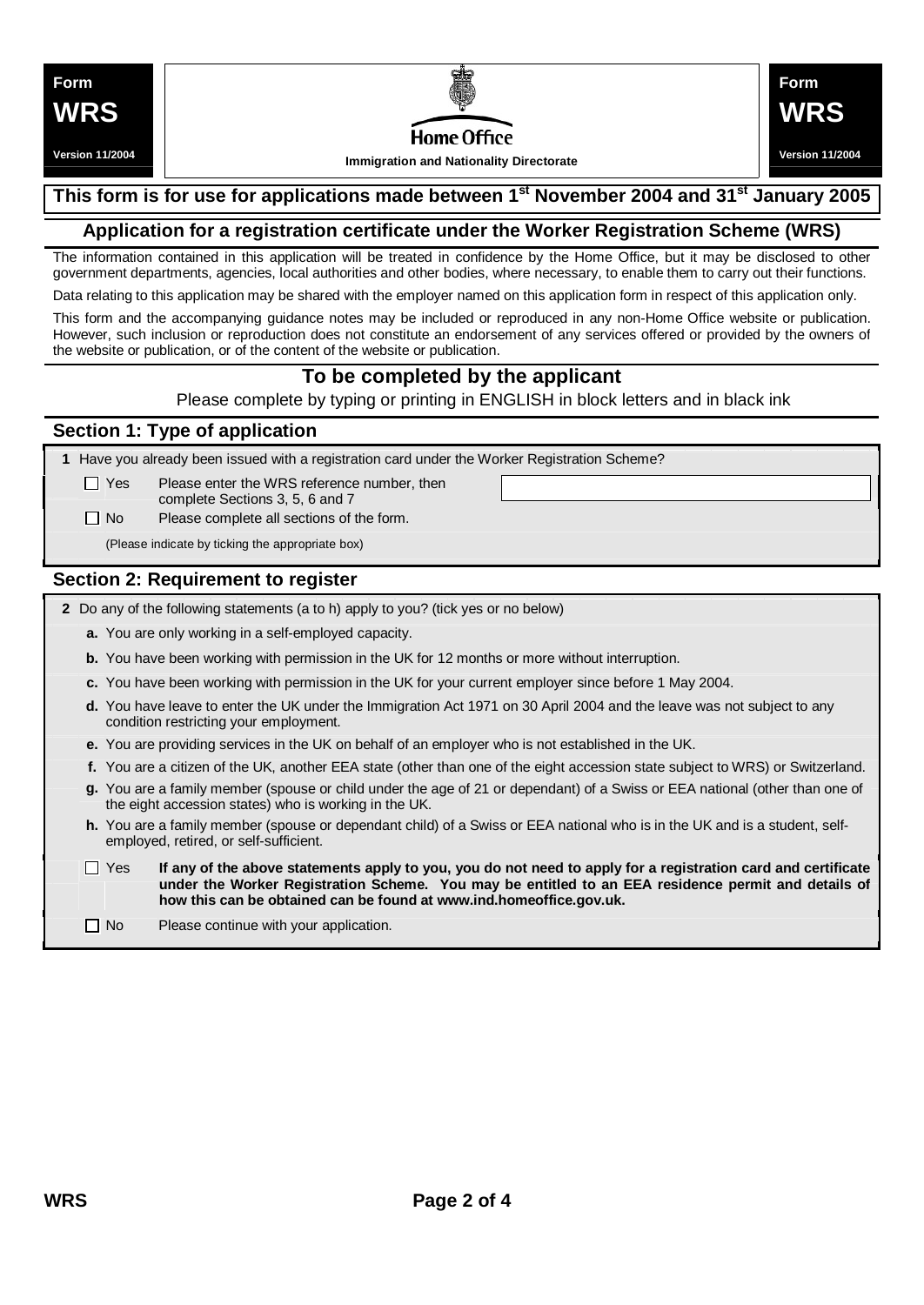| Section 3: Personal details of applicant                                                                                                                        |                           |           |                            |                    |            |  |  |  |
|-----------------------------------------------------------------------------------------------------------------------------------------------------------------|---------------------------|-----------|----------------------------|--------------------|------------|--|--|--|
| 3 Title                                                                                                                                                         | Mr. $\Box$<br>Mrs. $\Box$ | Miss I I  | Ms<br>Other (please state) |                    |            |  |  |  |
| 4 Surname/family name                                                                                                                                           |                           |           |                            |                    |            |  |  |  |
| Surname/family name at birth (if different)<br>5                                                                                                                |                           |           |                            |                    |            |  |  |  |
| First names<br>6                                                                                                                                                |                           |           |                            |                    |            |  |  |  |
| 7 Gender                                                                                                                                                        |                           | Male<br>□ | Female<br>$\Box$           |                    |            |  |  |  |
| Date of birth<br>8                                                                                                                                              |                           | day       |                            | month              | year       |  |  |  |
| Nationality<br>9                                                                                                                                                |                           |           |                            |                    |            |  |  |  |
| 10 Passport number, or                                                                                                                                          |                           |           |                            |                    |            |  |  |  |
| National Identity card number                                                                                                                                   |                           |           |                            |                    |            |  |  |  |
| 11 National Insurance number (if you have one)                                                                                                                  |                           |           |                            |                    |            |  |  |  |
| 12 Address in the UK:                                                                                                                                           | House No./Name            |           |                            |                    |            |  |  |  |
|                                                                                                                                                                 | <b>Street</b>             |           |                            |                    |            |  |  |  |
|                                                                                                                                                                 | Town                      |           |                            |                    |            |  |  |  |
|                                                                                                                                                                 | County                    |           |                            |                    |            |  |  |  |
|                                                                                                                                                                 | Postcode                  |           |                            |                    |            |  |  |  |
| 13 The address to which you would like your documentation to<br>be returned, if different from Question 12 above.                                               |                           |           |                            |                    |            |  |  |  |
| 14 Your daytime telephone number (if you have one)                                                                                                              |                           |           |                            |                    |            |  |  |  |
| 15 If your dependants (children and/or spouse or partner) are living with you in the UK, how many of them are:                                                  |                           |           |                            |                    |            |  |  |  |
| Aged 16 or under?                                                                                                                                               | Aged 17 or above?         |           |                            |                    |            |  |  |  |
| 16 Are you undertaking a course of study at an educational establishment in the UK?                                                                             |                           |           |                            | $No$ $\Box$        | Yes        |  |  |  |
| <b>Section 4: Entry Details</b>                                                                                                                                 |                           |           |                            |                    |            |  |  |  |
| Please note: No action will be taken against you in respect of your immigration status prior to 1 <sup>st</sup> May 2004.<br>17 When did you last enter the UK? |                           | day       |                            | month              | year       |  |  |  |
| 18 On what basis did you enter the UK (e.g. student, visitor)?                                                                                                  |                           |           |                            |                    |            |  |  |  |
| 19 Do you have any outstanding application for leave to enter or remain (including asylum)?                                                                     |                           |           |                            | No.<br>$\perp$     | Yes        |  |  |  |
|                                                                                                                                                                 |                           |           |                            |                    |            |  |  |  |
| 20 Do you have an outstanding appeal?<br>Please note: on issue of a registration certificate any appeal will be treated as abandoned                            |                           |           |                            | No<br>$\mathbf{L}$ | Yes $\Box$ |  |  |  |
| 21 Your Home Office reference number (if you have one).                                                                                                         |                           |           |                            |                    |            |  |  |  |
| Declaration of withdrawal of outstanding application with the Home Office                                                                                       |                           |           |                            |                    |            |  |  |  |
| Please tick the statement that applies and sign and date the declaration below:                                                                                 |                           |           |                            |                    |            |  |  |  |
| I now withdraw my outstanding application for asylum and/or human rights application in the United Kingdom.                                                     |                           |           |                            |                    |            |  |  |  |
| I now withdraw my outstanding application for leave to remain in the United Kingdom.                                                                            |                           |           |                            |                    |            |  |  |  |
| If you have ticked either of the statements in this section, please sign and date the declaration.                                                              |                           |           |                            |                    |            |  |  |  |
| Your signature                                                                                                                                                  |                           |           |                            | Date               |            |  |  |  |
| Your name (CAPITALS please)                                                                                                                                     |                           |           |                            |                    |            |  |  |  |
|                                                                                                                                                                 |                           |           |                            |                    |            |  |  |  |